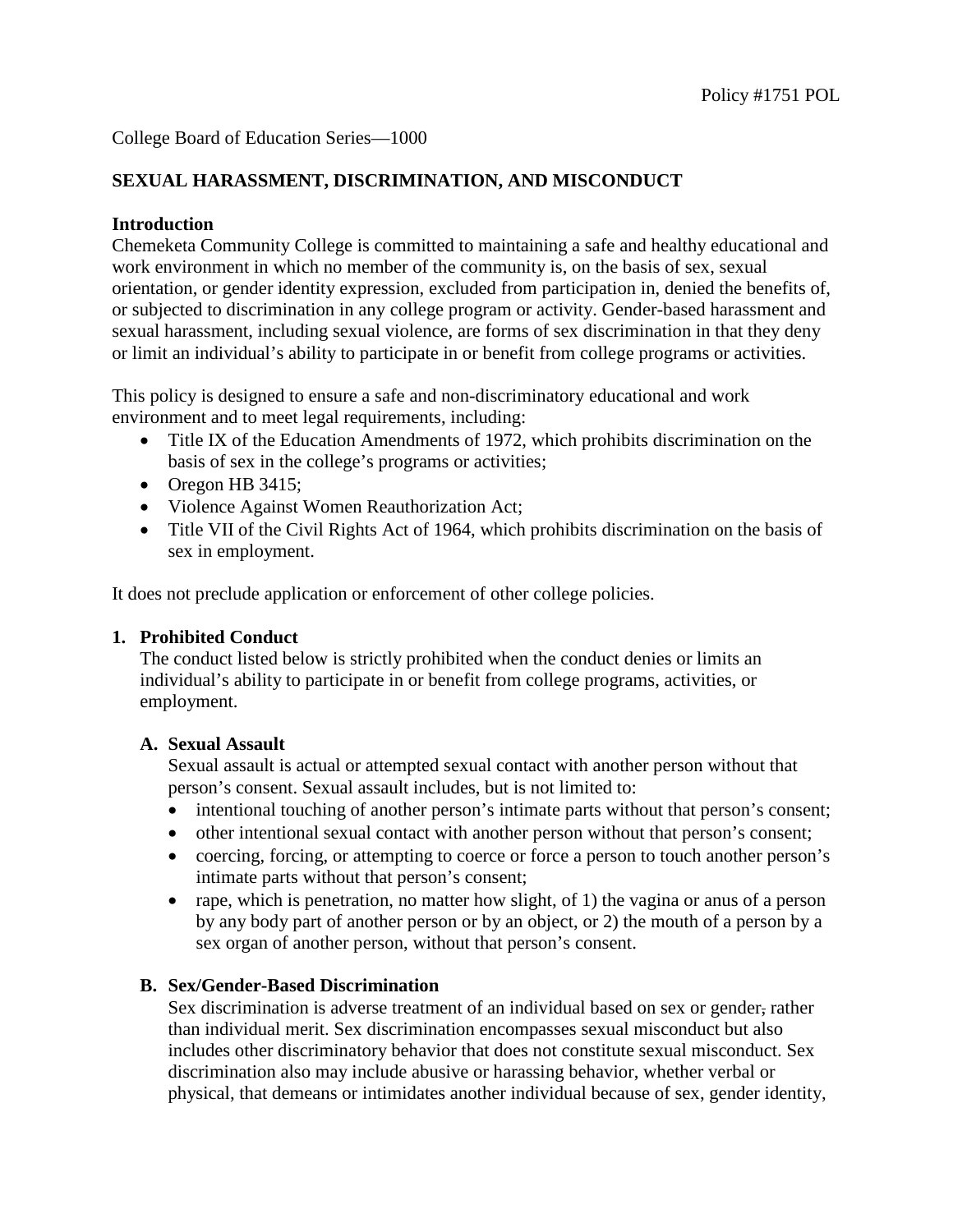### **SEXUAL HARASSMENT, DISCRIMINATION, AND MISCONDUCT (continued)**

or gender expression. Examples of conduct that can constitute sex discrimination because of sex, gender identity, or gender expression include, but are not limited to, the following:

- singling out or targeting an individual for different or adverse treatment (e.g., more severe discipline, lower salary increase);
- failing or refusing to hire or allow participation by an individual in a college activity;
- terminating or removing an individual from employment or an educational program;
- verbally harassing, abusing, or demeaning a targeted individual with conduct that adversely impacts that individual.

## **C. Sexual Exploitation**

Sexual exploitation occurs when person A takes sexual advantage of person B for the benefit of anyone other than person B without person B's consent. Examples of behavior that could rise to the level of sexual exploitation include:

- prostituting another person;
- recording images (e.g., video, photograph) or audio of another person's sexual activity, intimate body parts, or nakedness without that person's consent;
- distributing images (e.g., video, photograph) or audio of another person's sexual activity, intimate body parts, or nakedness, if the individual distributing the images or audio knows or should have known that the person depicted in the images or audio did not consent to such disclosure and objects to such disclosure;
- viewing another person's sexual activity, intimate body parts, or nakedness in a place where that person would have a reasonable expectation of privacy, without that person's consent, and for the purpose of arousing or gratifying sexual desire.

#### **D. Sexual Harassment**

Sexual harassment is defined as unwelcome conduct of a sexual nature. Sexual harassment can include:

- unwelcome sexual advances:
- requests for sexual favors;
- other verbal, nonverbal, or physical conduct of a sexual nature where such conduct is sufficiently severe or pervasive that it has the effect, intended or unintended, of unreasonably interfering with an individual's work or academic performance or it has created an intimidating, hostile or offensive environment and would have such an effect on a reasonable person.

# **E. Sexual Misconduct**

Sexual misconduct occurs when participants in sexual activity have not given consent. Sexual misconduct involving force, duress, or inducement of incapacitation, or where the perpetrator has deliberately taken advantage of another person's state of incapacitation, will be deemed especially egregious. The consumption of alcohol or the use of illegal substances does not constitute a mitigating circumstance when it contributes to a violation regarding sexual misconduct.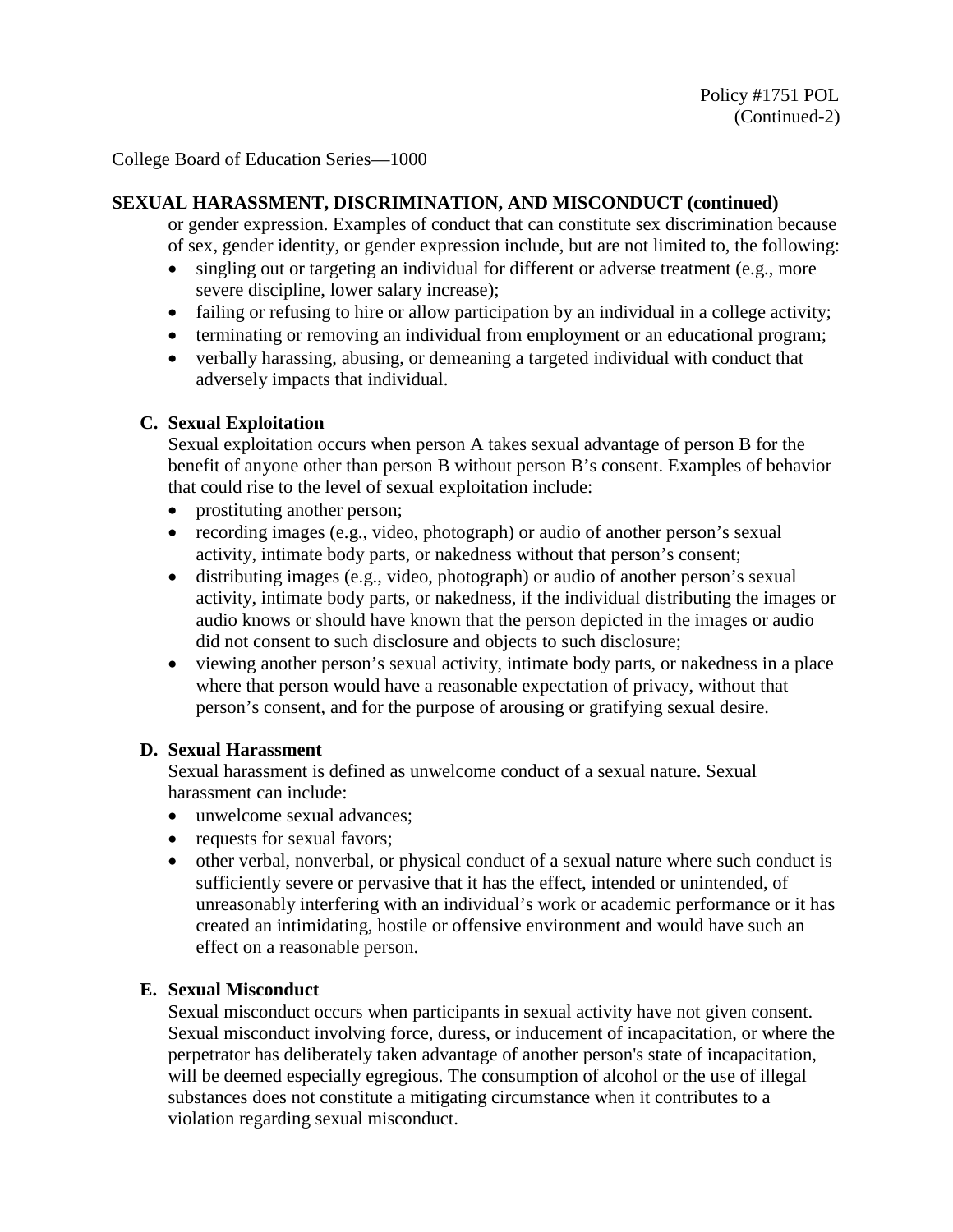## **SEXUAL HARASSMENT, DISCRIMINATION, AND MISCONDUCT (continued)**

**F. Dating Violence** (also known as intimate partner/spouse violence)

Dating violence is any act of violence, threat, or intimidation that harms or injures a partner/spouse in a current or former intimate relationship (defined below). These acts may be physical, emotional/psychological, sexual, or economic in nature. Dating violence can be a single act or pattern of behavior. These acts are prohibited under this policy.

#### **G. Domestic Violence**

Violence that occurs when partners/spouses in a current or former intimate relationship are or have been cohabiting in the same space is also prohibited. Students are deemed to be cohabiting when they share access to the same private living space or bathroom.

## **H. Stalking**

Stalking is a course of conduct or series of acts directed at a partner in a current or former intimate relationship that would cause a reasonable person to feel fear, to experience emotional distress, or to fear for the safety of a third person. Acts that together constitute stalking may be direct actions or may be communicated by a third party and can include, but are not limited to, threats of harm to self or others, pursuing or following, nonconsensual (unwanted) communication by any means, unwanted gifts, trespassing, and surveillance or other types of observation.

# **2. Initial Inquiry**

Chemeketa is required to conduct an initial inquiry, or to make contact with the named parties, whenever a designated responsible employee, as defined below, has actual knowledge, or in the exercise of reasonable care should know, that possible sexual harassment, sexual assault, domestic violence, dating violence, or stalking has occurred.

An employee or student may choose not to make a complaint or report in their own case.

### **3. Retaliation**

Chemeketa prohibits retaliation against an individual or group of individuals involved in any of the following

- filing a complaint or report under this policy;
- filing an external complaint;
- participating in a disciplinary process;
- opposing in a reasonable manner an action believed to constitute a violation of this policy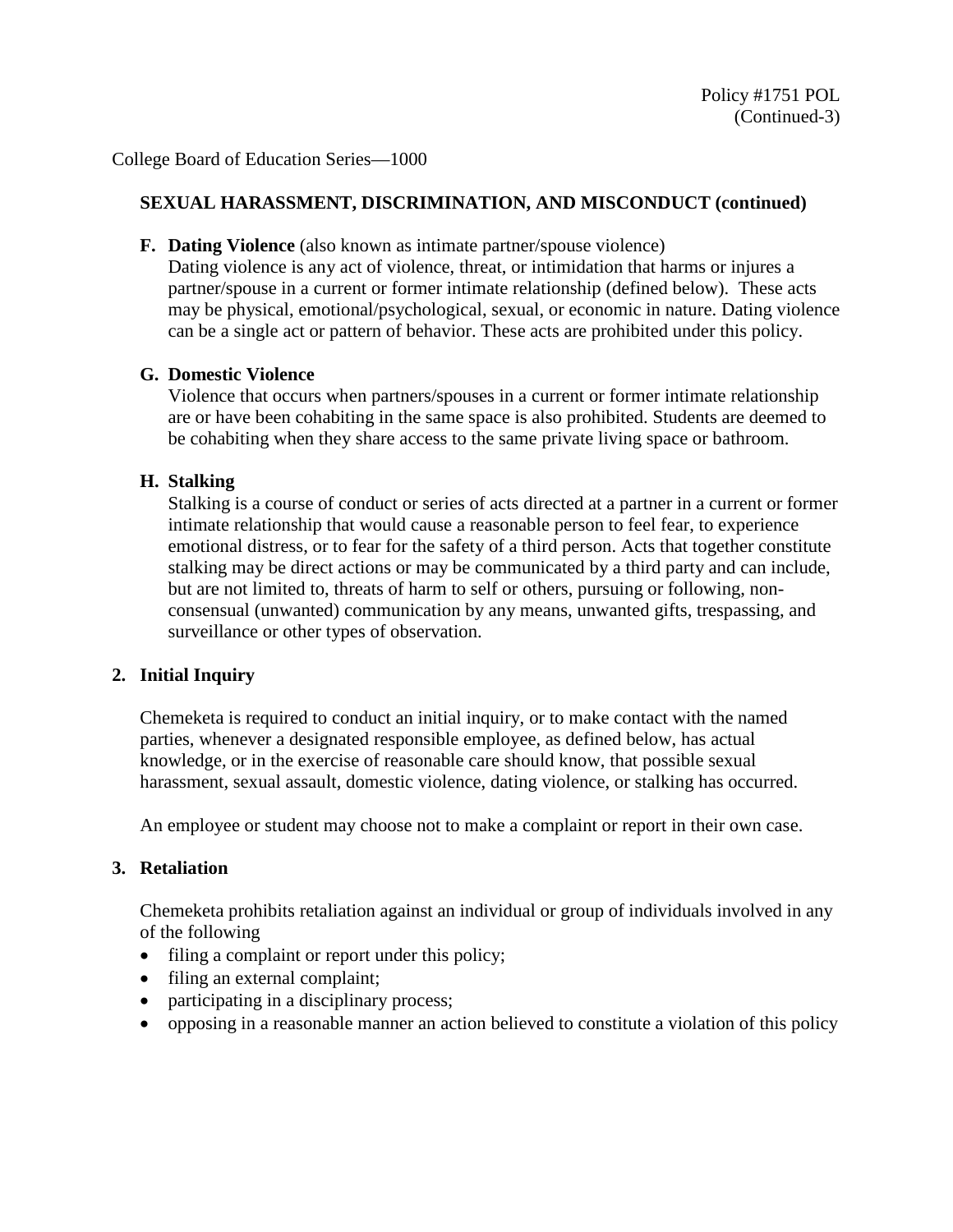## **SEXUAL HARASSMENT, DISCRIMINATION, AND MISCONDUCT (continued)**

Retaliation can take many forms, including, but not limited to, verbal or physical abuse, threats of violence, and/or intimidation. Actions are considered retaliatory when they have a materially adverse effect on the working, academic, or college-controlled living environment of an individual, or that hinder the individual from effectively carrying out their college responsibilities. Individuals engaging in retaliatory acts are subject to discipline as described in this policy.

#### **4. Determination of Violations**

In determining whether alleged conduct violates this policy, the college will consider the totality of the facts and circumstances involved in the incident, including the nature of the alleged conduct and the context in which it occurred. Any of the prohibited conduct can be committed by individuals of any gender, and it can occur between individuals of the same gender or different genders. It can occur between strangers or acquaintances, as well as people involved in intimate or sexual relationships.

### **5. Jurisdiction**

This policy governs college students, regardless of enrollment status, all employees, and third parties (e.g., non-members of the college community, such as vendors and visitors).

Third parties are both protected by and subject to this policy. A third party may make a complaint or report of a violation of this policy. A third party also may be permanently barred from the college or subject to other restrictions for failing to comply with this policy.

Chemeketa will analyze and may have an obligation to respond to any complaint regardless of whether the incident occurred on the campus of the institution or elsewhere that relates to sexual harassment, sexual assault, domestic violence, dating violence, or stalking. All actions by a member of the college community that involve the use of the college's computing and network resources from a remote location, including but not limited to accessing email accounts, will be deemed to have occurred on campus.

#### **6. Relationships with Individuals in Authority/Consensual Relationships**

A sexual or romantic relationship involving individuals in a teacher-student relationship or in the context of employment supervision or evaluation is not, in and of itself, sexual misconduct as defined by this policy and will not be investigated or adjudicated under this policy. However, an interaction may be a violation of College Policy 1753, Consensual Relationships and subject to separate disciplinary procedures.

A sexual or romantic relationship involving individuals in a teacher-student relationship (e.g., being directly or indirectly taught, supervised or evaluated) violates the college's policy (Policy 1753, Consensual Relationships), and potentially violates state and federal antidiscrimination laws. A consensual relationship with a student can also create immediate problems of conflict of interest and raise perceptions of favoritism or unequal treatment.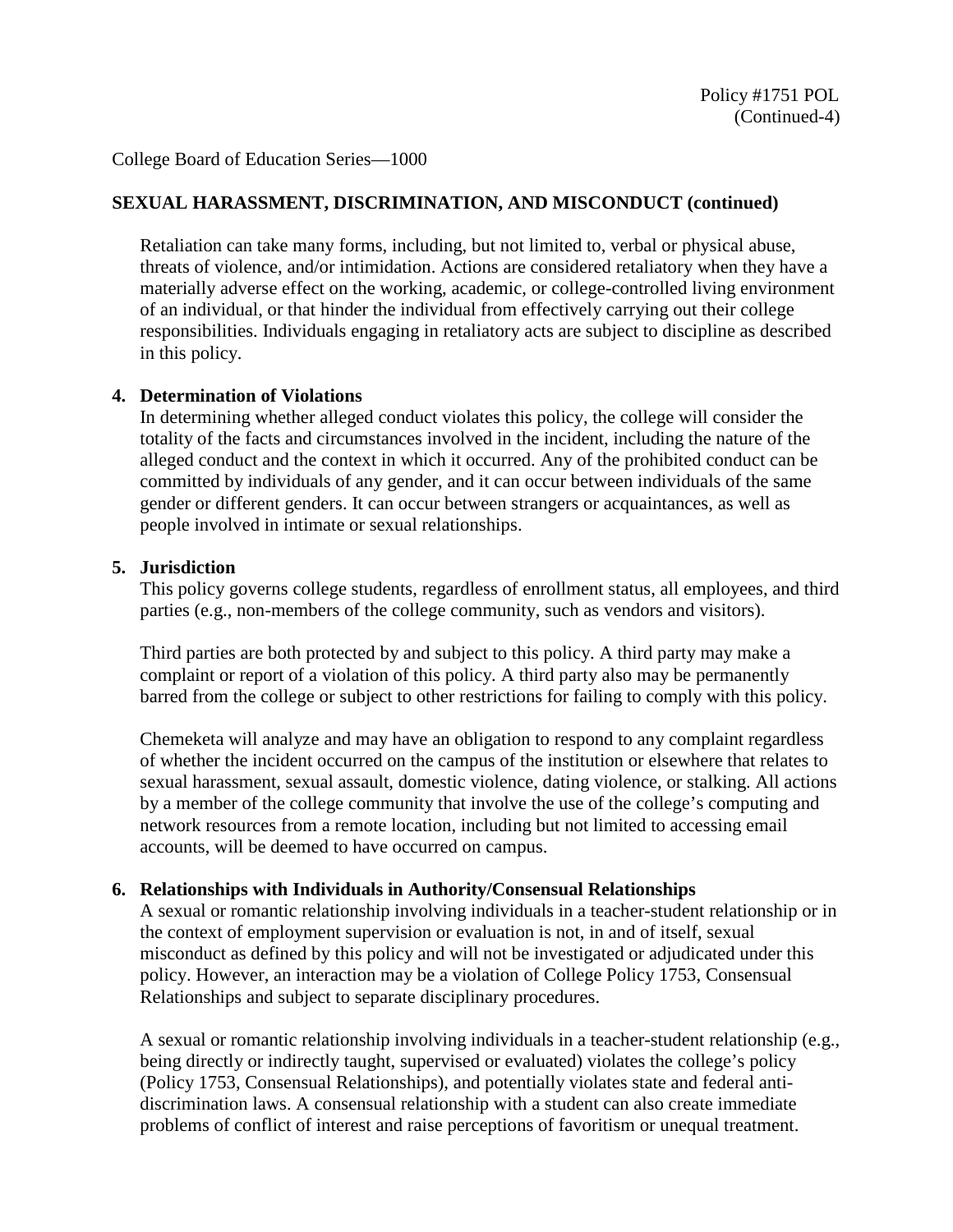# **SEXUAL HARASSMENT, DISCRIMINATION, AND MISCONDUCT (continued)**

A conflict of interest also exists if there is a consensual romantic or sexual relationship in the context of employment supervision or evaluation. Therefore, a supervisor may not influence, directly or indirectly, salary, promotion, performance appraisals, work assignments, or other working conditions for an employee with whom such a relationship exists. (See Policy 1753 for more information.)

#### **7. Disclosure of Information**

The college may share non-identifying information, including data about outcomes and penalties, in aggregate form. At no time will the college release the name or other personally identifiable information of the complainant to the general public without the express consent of the complainant or as otherwise permitted or required by law.

## **8. Sanctions**

The college will remedy all forms of harassment when reported, whether or not the harassment rises to the level of creating a hostile environment. When harassment rises to the level of creating hostile environment, the college may impose sanctions as defined below.

Any employee engaging in behavior prohibited by this policy is subject to discipline that may include termination, subject to any association contract or state or federal law.

Any student engaging in behavior prohibited by this policy is subject to the disciplinary processes as set forth in Chemeketa's Students' Rights and Responsibilities handbook.

People who are both students and employees are subject to discipline as both a student and an employee.

Any vendor engaging in behavior prohibited by this policy may have their contract cancelled, within the terms and conditions of their contract.

Any member of the general public engaging in behavior prohibited by this policy may be trespassed from property owned or controlled by the college.

#### **9. Definitions**

For the purposes of this policy, the definitions below will be used.

**Consent**. In reviewing possible violations of this policy, the college considers consent as the voluntary, informed, un-coerced agreement through words and actions freely given, which a reasonable person would interpret as a willingness to participate in mutually agreed-upon sexual acts. Consensual sexual activity happens when each partner willingly and affirmatively chooses to participate.

Indications that consent is not present include, but are not limited to, the following:

- when physical force is used or there is a reasonable belief of the threat of physical force;
- when duress is present;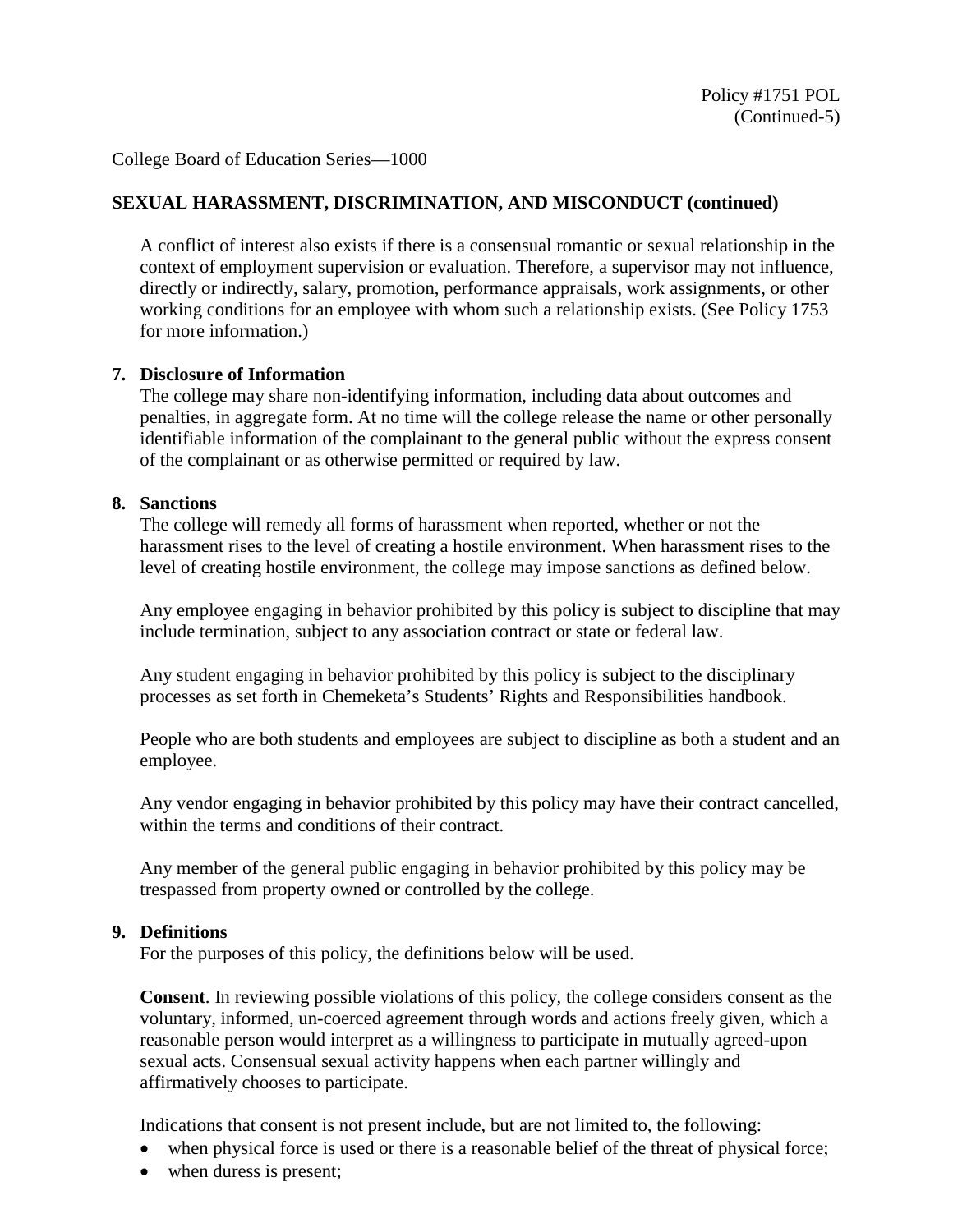# **SEXUAL HARASSMENT, DISCRIMINATION, AND MISCONDUCT (continued)**

- when one person overcomes the physical limitations of another person;
- when a person is incapable of making an intentional decision to participate in a sexual act, which could include instances in which the person is in a state of incapacitation.

**Incapacitation**. Incapacitation is the state in which a person's perception or judgment is so impaired that he or she lacks the cognitive capacity to make or act on conscious decisions. The use of drugs or alcohol can cause incapacitation. An individual who is incapacitated is unable to consent to a sexual activity. Engaging in sexual activity with an individual who is incapacitated (and therefore unable to consent), where a person knows or ought reasonably to have understood that the individual is incapacitated, constitutes sexual misconduct.

**Dating (Intimate) Relationship.** A dating relationship is a short- or long-term relationship between persons of any gender that provides romantic and/or physical intimacy or emotional dependence. Dating relationships may include, but are not limited to, marriages, civil unions, dating relationships, "hook-up" relationships, relationships in which partners are characterized as "girlfriends" or "boyfriends," and relationships between persons with a child in common.

# **Responsible Employees**

All Chemeketa employees are considered responsible employees and are required to report incidents of conduct prohibited by this policy to the Title IX coordinator or their designee. All employees are also required to fully cooperate with investigations related to these issues. Exceptions to being considered a responsible employee include individuals designated as campus or community professionals who are bound by state and federal laws to not reveal information without written permission of the individual are not required to report confidential information, or employees designated by the college as confidential advocates. These individuals are prohibited from breaking confidentiality unless there is an imminent threat of harm to the individual or others.

In emergency situations, if there is a suspected crime in progress, or imminent or serious threats to the safety of anyone, employees must immediately dial 911 or contact the Department of Public Safety.

**Student**. A student is anyone who has enrolled in any Chemeketa course, regardless of the number of credits, within the twelve months preceding the alleged violation. An individual's status will be determined based on the context associated with the complaint.

## **The following terms have been defined in consultation with Chemeketa's Associated Student Council.**

# **Anti-oppression:**

• A commitment by the institution to take each report seriously without trying to minimize or hide it and without blaming the victim;